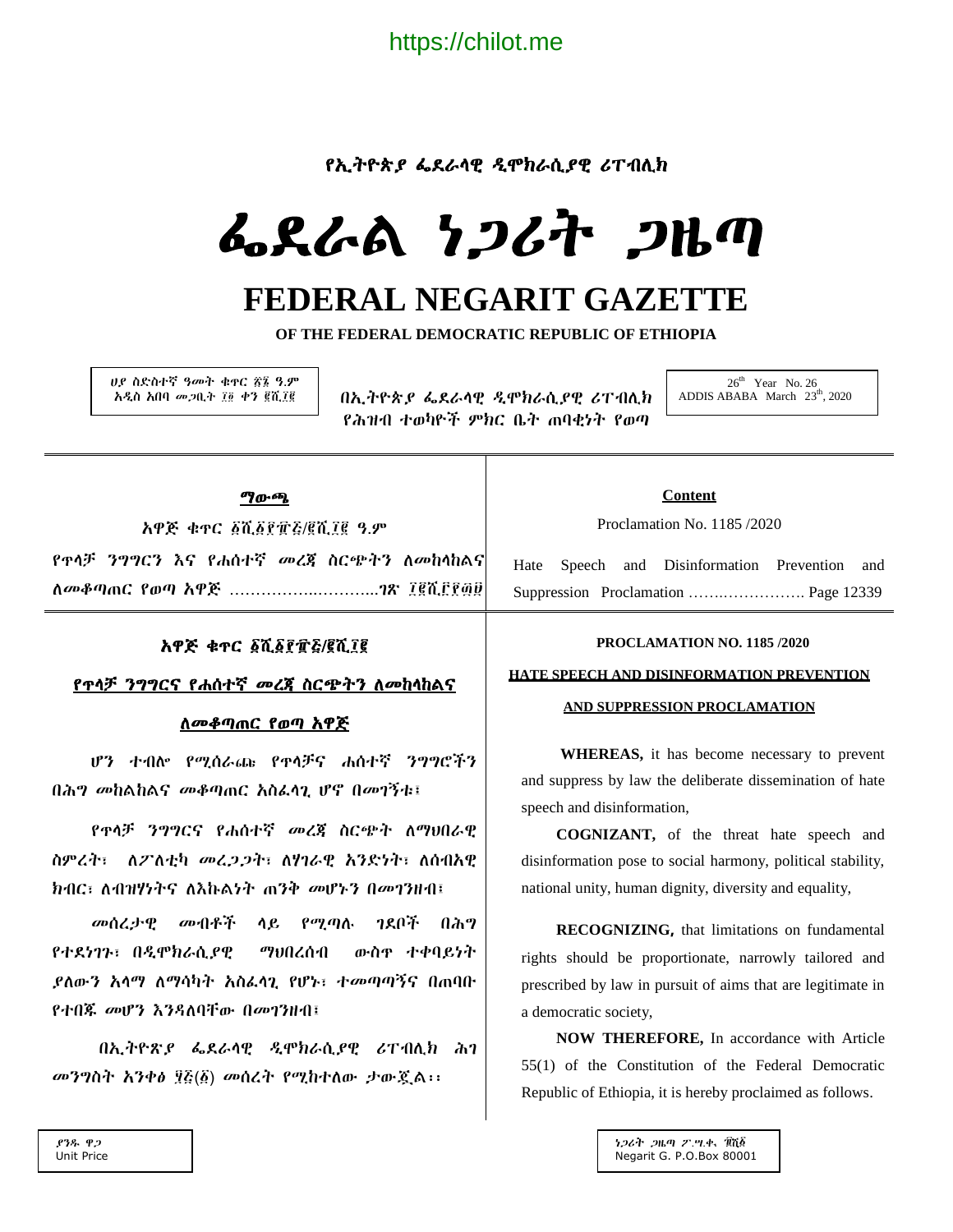|    | . <del>. .</del> . |                                          |                                                                  |  |
|----|--------------------|------------------------------------------|------------------------------------------------------------------|--|
| 78 |                    | ፌደራል ነጋሪት ጋዜጣ ቁተር ፳፮ መጋቢት ፲፬ ቀን ፪ሺ፲፪ ዓ.ም | Federal Negarit Gazette No. 26, March 23 <sup>th</sup> 2020 page |  |

# ፩. አጭር ርዕስ

 ይህ አዋጅ "የጥላቻ ንግግርን እና የሐሰተኛ መረጃ ስርጭትን ለመከላከልና ለመቆጣጠር የወጣ አዋጅ ቁጥር ፩ሺ፩፻፹፭/፪ሺ፲፪" ተብሎ ሊጠቀስ ይችላል።

#### ፪. <u>ትርጉም</u>

 የቃሉ አገባብ ሌላ ትርጉም የሚያሰጠው ካልሆነ በስተቀር በዚህ አዋጅ ውስጥ፡-

- ፩/ "ንግግር" ማለት በቃል፣ በጽሑፍ፣ በምሥልና ሥዕል፣ በቅርጻ ቅርጽ እና በሌሎች ተመሳሳይ መንገዶች መልእክትን የማሰራጨት ተግባር ነዉ፤
- ፪/ "የጥላቻ ንግግር" ማለት በአንድ ሰው ወይም በተወሰነ ቡድን ማንነት ላይ ያነጣጠረ፣ ብሔርን፡ብሔረሰብንና ህዝብን፣ ሃይማኖትን፤ ዘርን፣ ጾታን ወይም አካል ጉዳተኝነትን መሰረት በማድረግ ሆን ተብሎ ጥላቻን፣ መድሎን ወይም ጥቃትን የሚያነሳሳ ንግግር ነው፤
- ፫/ "ሐሰተኛ መረጃ" መረጃው ሐሰት የሆነና የመረጃውን ሐሰተኝነት በሚያውቅ፣ ወይም መረጃውን የሚያሰራጨው ሰው ካለበት አጠቃላይ ሁኔታ አንጻር የመረጃውን እውነተኝነት ለማጣራት በቂ ጥረት ሳያደርግ የሚሰራጭ ሁከት ወይም ግጭት የማስነሳት፣ ወይም ጥቃት እንዲደርስ የማድረግ ዕድሉ ከፍ ያለ ንግግር ነው፤
- ፬/ "ብሮድካስት ማድረግ" ማለት በሬዲዮ ወይም በቴሌቪዥን ሥርጭት ማድረግ ነዉ፤
- ፭/ "መድሎ" ማለት ብሔርን ብሔር ብሔረሰብን ህዝብን ሃይማኖትን ዘርን ፆታን አካል ጉዳተኝነትን ወይም ሌሎች በህግ የተጠበቁ ልዩነቶችን መሰረት በማድረግ የሚፈጸም የማግለል ተግባር ነው፤
- ፮/ "ጥቃት" ማለት በግለሰብ ወይም በቡድን አባላት ንብረት፤አካል ወይም ሕይወት ላይ የሚፈጸም ጉዳት ነው፤

#### **1. Short Title**

This Proclamation may be cited as "Hate Speech and Disinformation Prevention and Suppression Proclamation No.1185 /2020."

#### **2. Definition**

In this Proclamation unless the context otherwise requires:

- 1/ **"Speech"** means the act of disseminating of information verbally, textually, graphically or by other means;
- 2/ **"Hate speech"** means speech that deliberately promotes hatred, discrimination or attack against a person or an discernable group of identity , based on ethnicity, religion, race, gender or disability;
- 3**/ "Disinformation"** means speech that is false, is disseminated by a person who knew or should reasonably have known the falsity of the information and is highly likely to cause a public disturbance, riot, violence or conflict;
- 4**/ "Broadcasting"** means radio or television transmission;
- 5/ **"Discrimination"** means any act of denying including legally accepted and attack against a person or a group based on ethnicity, religion, gender or disability;
- 6/ **"Violence"** means any injury of property, body or life against on an individual or a group of people;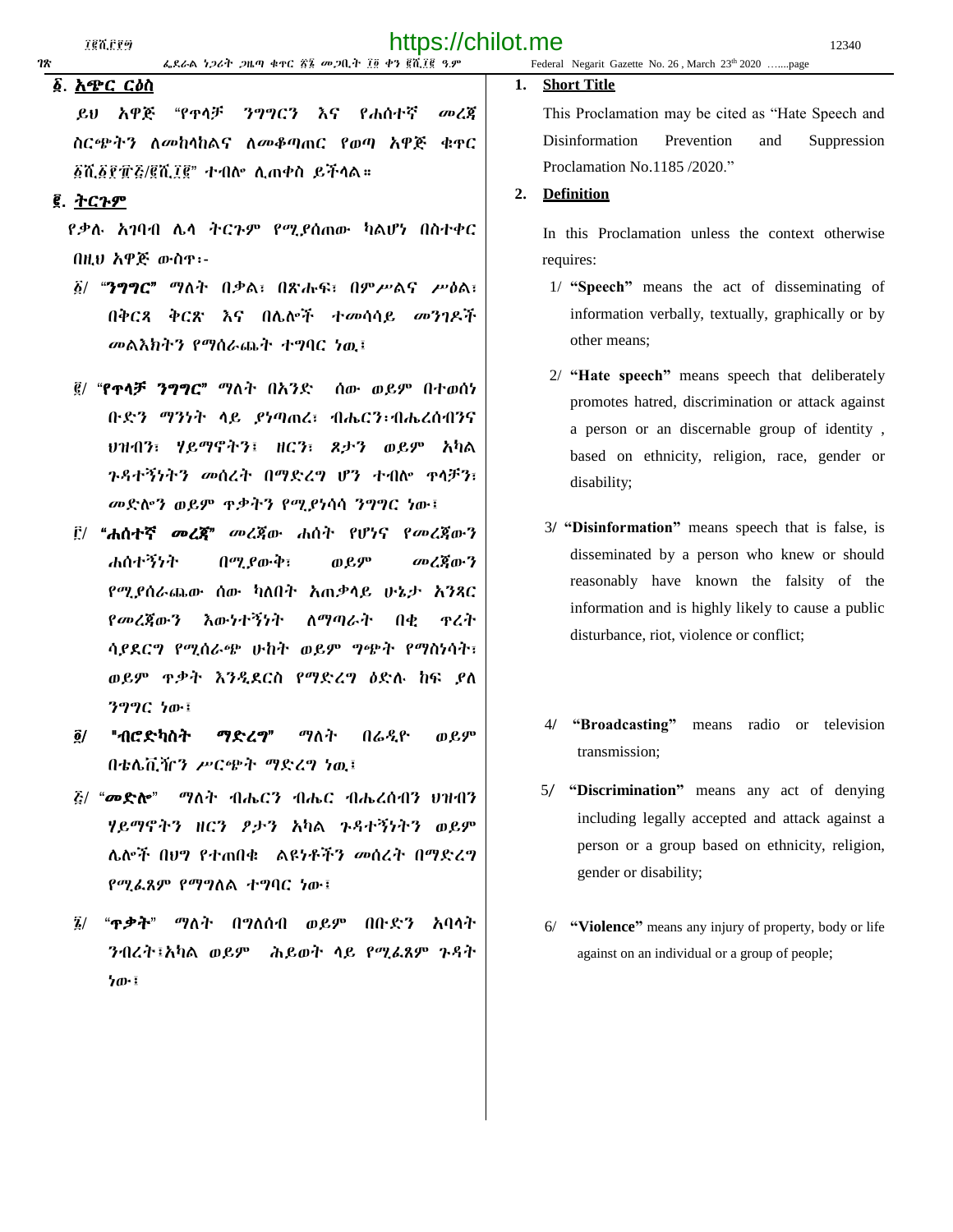- ፯/ "ማሰራጨት" ማለት ንግግርን በማናቸውም መንገዶች ለብዙ ሰዎች እንዲደርስ ማድረግ ሲሆን በማህበራዊ ሚዲያ ላይክ ማድረግና ታግ ማድረግን አያካትትም ፤
- ፰/ "ማህበራዊ ሚዲያ" ማለት ሰዎች መልዕክት ለመለዋወጥ ፤ ትስስር ለማዳበር፤ ሀሳብ ለመጋራት የሚጠቀሙበት በኢንተርኔት አማካኝነት በአንድ ጊዜ ከአንድ በላይ ለሆኑ ሰዎች መረጃ የሚደርስበት፣ ወይም ማህበራዊ መስተጋብር የሚስተናገድበት መንገድ ነዉ፤
- ፱/ "የህትመት ሚዲያ" ማለት ለህዝብ ስርጭት የተዘጋጀ ማንኛውም የህትመት ወጤት ነው፤
- ፲/ "ማህበራዊ ሚዲያ አገልግሎት የሚሰጥ ድርጅት" ማለት የማህበራዊ ሚዲያ አውታርን ወይም መድረክን ለተጠቃሚዎች የሚያደርስ ድርጅት ነው፤
- ፲፩/ "ሰው" ማለት የተፈጥሮ ሰው ወይም በሕግ ሰውነት መብት የተሰጠው አካል ነው፤
- ፲፪/ ማንኛዉም በወንድ ጾታ የተገለጸ ድንጋጌ ለሴት ጾታ ያገለግላል፡፡

#### ፫. አላማ

የአዋጁ አላማዎች፦

- ፩/ ሰዎች ሀሳብን በነፃነት የመግለጽ መብታቸውን ሲጠቀሙ ግጭት ወይም ሁከትን የሚቀሰቅስ ወይም ብሔርን፤ ሃይማኖትን፤ ዘርን፣ ጾታን ወይም አካል ጉዳተኝነትን መሰረት በማድረግ በግለሰብ ወይም በተለየ ቡድን ላይ ጥላቻ ወይም መድልዎ የሚያስፋፋ ንግግር ከማድረግ እንዲቆጠቡ ማድረግ፤
- ፪/ መቻቻልን፣ የዜጎች ውይይትና ምክክርን፣ መከባበርና መግባባትን ማበረታታትና ዲሞክራሲያዊ ሥርዓትን ማጎልበት፤
- ፫/ የጥላቻ ንግግርና የሐሰተኛ መረጃና መረጃዎችን ስርጭት መበራከትን ለመቆጣጠርና lለመግታት ነው።
- 7/ **" Dissemination**" means spread or share a speech on any means for many person, but it does not include like or tag on social media;
- 8**/ "Social Media"** means any social interactive method that facilitate the creation and sharing of information for more than one person at one time and Social networking through the internet;
- 9/ "**Print Media**" means any printed material prepared for public dissemination or distribution;
- 10/ **"Social Media Servicing Enterprises"** means an enterprise which delivers a social media network or platform to the users;
- 11**/ "Person"** means a natural person or juridical person;
- 12/ Any expression in the masculine gender includes the feminine.

#### **3. Objectives**

The objectives of the Proclamation are to:-

- Ensure that in their exercise of freedom of expression, individuals will not engage in speech that incites violence, is likely to cause public disturbance or promotes hatred and discrimination against a person or an identifiable group or community based on ethnicity, religion, race, gender or disability;
- 2/ Promote tolerance, civil discourse and dialogue, mutual respect and understanding and strengthening democratic governance;
- 3/ Control and suppress the dissemination and proliferation of hate speech, disinformation and other related false and misleading information.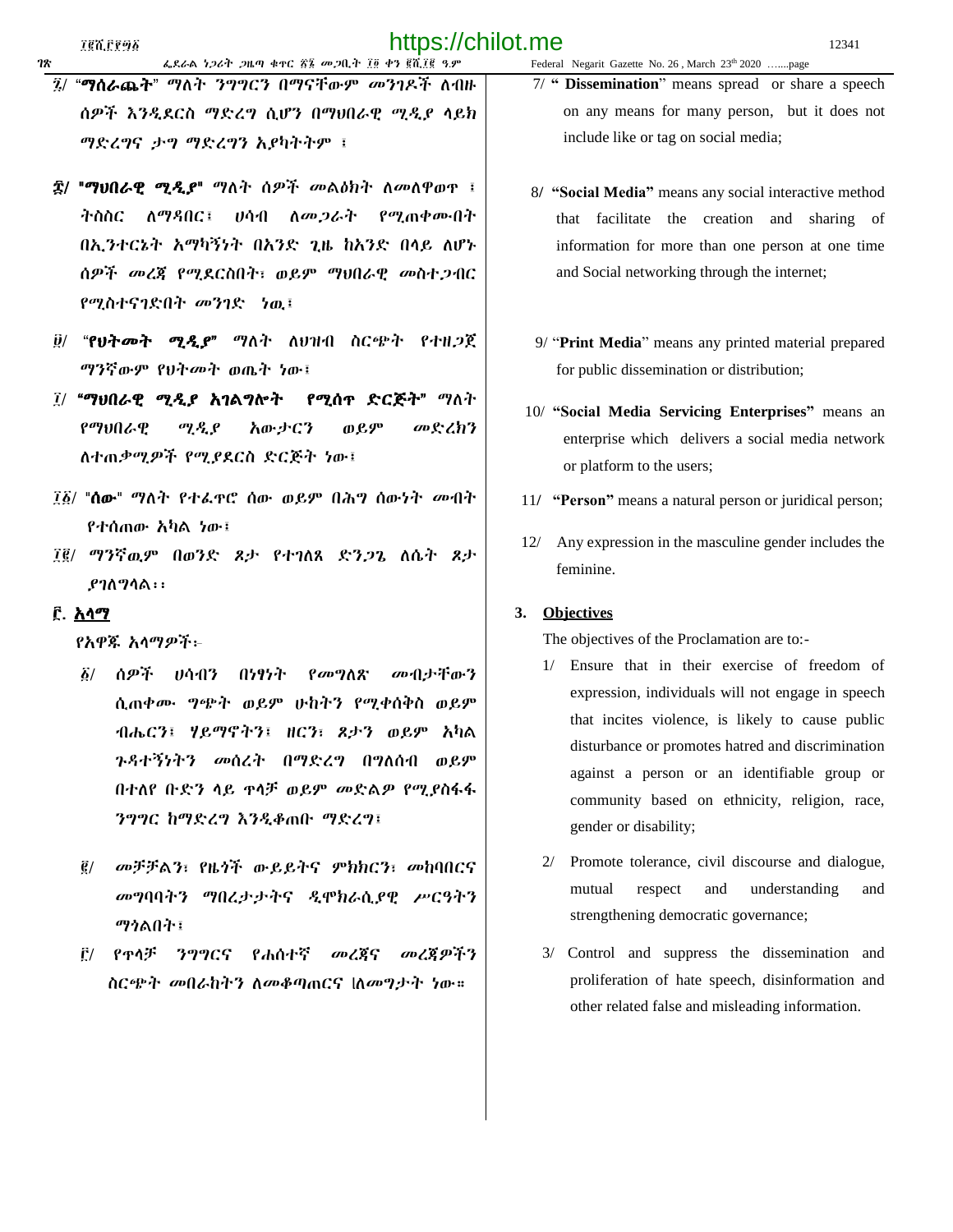# ፬. የጥላቻ ንግግር ስለመከልከሉ

ማንኛውም ሰው የጥላቻ ንግግርን በብሮድካስት፣ በህትመት ወይም በማህበራዊ ሚዲያዎች ወይም በሌላ ተመሳሳይ ዘዴዎች አማካኝነት በጽሁፍ፣ በምስል፣ በድምጽ ወይም በቪዲዮ ማሰራጨት የተከለከለ ነው፡፡

#### ፭. የሐሰት መረጃን ማሰራጨት ስለመከልከሉ

ማንኛውም ሰው የሐሰት መረጃን በአደባባይ ስብሰባዎች በብሮድካስት፣ በህትመት ወይም በማህበራዊ ሚዲያዎች ወይም በሌላ ተመሳሳይ ዘዴዎች አማካኝነት በጽሁፍ፣ በምስል፣ በድምጽ ወይም በቪዲዮ ማሰራጨት የተከለከለ ተግባር ነው፡፡

# ፮. ልዩ ሁኔታ

- ፩/ የዚህ አዋጅ አንቀፅ ፬ እና ፭ እንደተጠበቁ ሆኖ አንድ ንግግር እንደ ጥላቻ ንግግር ወይም እንደ ሐሰት መረጃ ተወስዶ ማሰራጨት የማይከለከለው፡-
	- ሀ) የትምህርታዊ ወይም ሳይንሳዊ ምርምር አካል እንደሆነ፤
	- ለ) የዜና ዘገባ፤ ትንታኔ ወይም የፖለቲካ ትችት አካል እንደሆነ፤
	- ሐ) የኪነጥበበ ፣ ትወና ወይም መሰል የስነጥበበ ውጤት ከሆነ፣
	- መ) የሃይማኖታዊ አስተምህሮት አካል እንደሆነ ነው።
- ፪/ የዚህ አዋጅ አንቀፅ ፭ እንደተጠበቀ ሆኖ አንድ ንግግር እንደ ሐሰተኛ መረጃ ተወስዶ የማይከለከለው ንግግሩን ያሰራጨው ወይም ያደረገው ሰው የመረጃውን እውነተኛነት ለማረጋገጥ በሱ ሁኔታ ካለ ሰው የሚጠበቀውን ምክንያታዊ ጥረት ያደረገ እንደሆነ ወይም ንግግሩ የጥሬ ሐቅ ዘገባ ወይም ዜና ከመሆን ይልቅ ወደ ፖለቲካ አስተያየትና ትችትነት ያጋደለ ከሆነ ነው።

#### **1ጽ ቀደራል ነጋሪት ጋዜጣ ቁጥር ፳፮ መጋቢት ፲፬ ቀን ፪ሺ፲፪ ዓ.ም 6** Federal Negarit Gazette No. 26, March 23<sup>th</sup> 2020 …....page

#### **4. Prohibition of Hate Speech**

Any person disseminating hate speech by means of broadcasting, print or social media using text, image, audio or video is prohibited.

#### **5. Prohibition of Disseminating Disinformation**

Disseminating of any disinformation on public meeting by means of broadcasting, print or social media using text, image, audio or video is a prohibited act.

#### **6. Exemptions**

- 1/ Notwithstanding Articles 4 and 5 of this Proclamation, a speech will not be considered hate speech or disinformation and its dissemination is not prohibited if it is part of;
	- a) An academic study or scientific inquiry ,
	- b) A news report, analysis or political critique,
	- c) Artistic creativity, performance or other form of expression,
	- d) Religious teaching.
- 2/ Notwithstanding to Article 5 of this Proclamation, a speech will not be considered as disinformation and prohibited if a reasonable effort has been made under the circumstances by the person making the speech to ensure the veracity of the speech or if the speech is more inclined to political commentary and critique instead of being a factual or news report.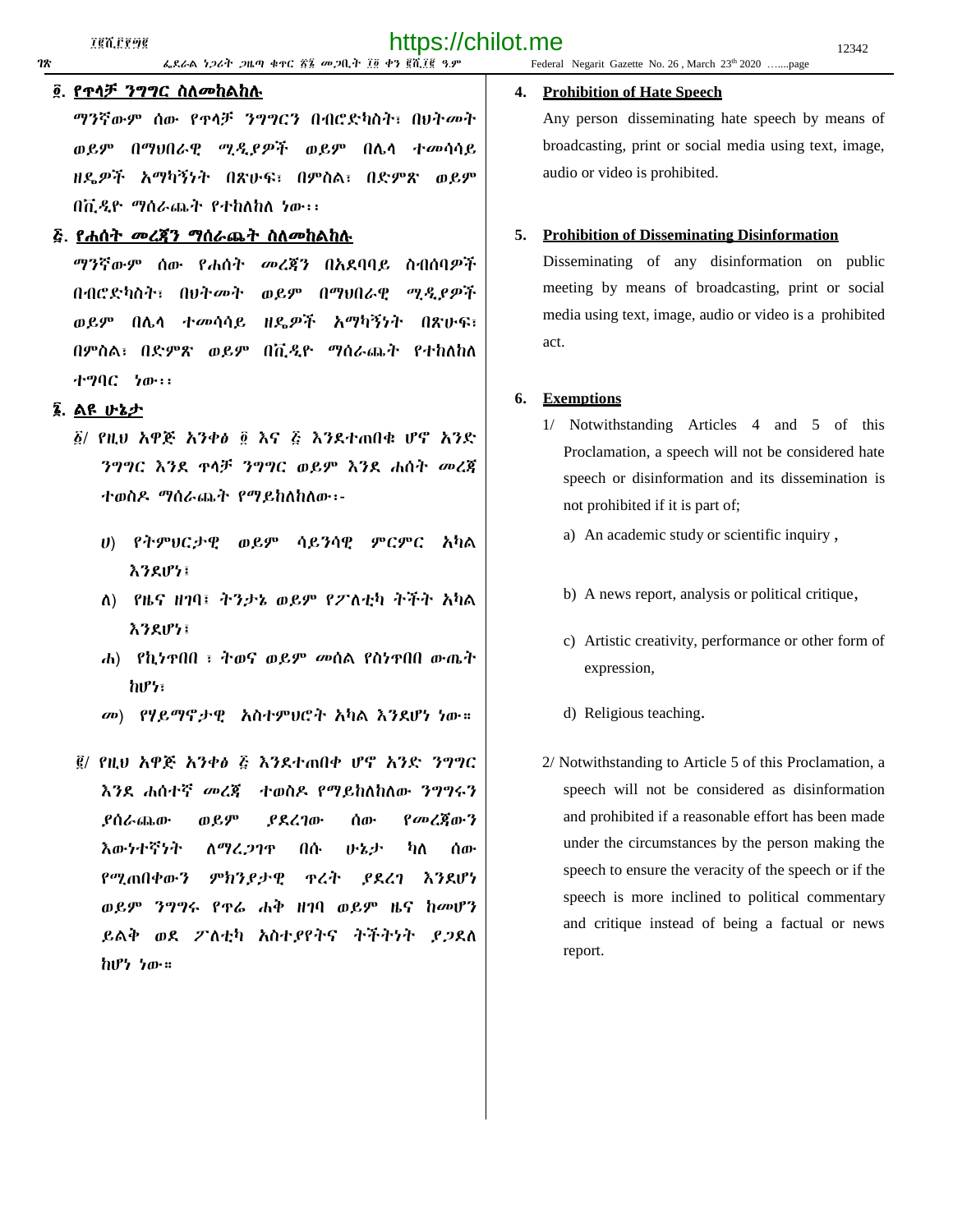#### ፯∙ የወንጀል ተጠያቂነት

- ፩/ ማንኛውም ሰው በዚህ አዋጅ አንቀፅ ፬ መሰረት የተከለከለውን የጥላቻ ንግግር ያደረገ እንደሆነ እስከ ሁለት አመት በሚደርስ ቀላል እስራት ወይም ከብር ፻ሺ ያልበለጠ መቀጮ ይቀጣል፡፡
- ፪/ በጥላቻ ንግግሩ ምክንያት በግለሰብ ወይም በቡድን ላይ ጥቃት የተፈጸመ እንደሆነ ቅጣቱ ከአንድ አመት እስከ አምስት አመት የሚደርስ ቀላል እስራት ይሆናል።
- ፫/ ማንኛውም ሰው በዚህ አዋጅ አንቀፅ ፭ መሰረት ክልከላ የተደረገበትን ተግባር የፈጸመ እንደሆነ እስከ አንድ አመት በሚደርስ በቀላል እስራት ወይም ከብር ፶ሺ ባልበለጠ መቀጮ ይቀጣል፡፡
- ፬/ የጥላቻ ንግግር ወይም የሐሰተኛ መረጃ ስርጭት ወንጀሉ የተፈጸመው ከአምስት ሺ በላይ ተከታይ ባለው የማህበራዊ ሚዲያ ገጽ ከሆነ ወይም በብሮድካስት አገልግሎት ወይም በየጊዜው በሚወጣ የህትመት ውጤት ከሆነ ቅጣቱ እስከ ሶስት አመት የሚደርስ ቀላል እስራት እና ከብር ፻ሺ ያልበለጠ መቀጮ ይሆናል፡፡
- ፭/ ሐሰተኛ መረጃ በመሰራጨቱ ምክንያት በግለሰብ ወይም በቡድን ላይ ጥቃት የተፈጸመ ከሆነ፣ ሁከት ወይም ግጭት የተከሰተ እንደሆነ ከሁለት እስከ አምስት አመት በሚደርስ ቀላል እስራት ይሆናል።
- ፮/ በጥላቻ ንግግር ወይም በሐሰተኛ መረጃ ወንጀል መፈጸም ምክንያት በግለሰብ ወይም በቡድን ላይ ጥቃት ያልተፈጸመ ወይም ያልተሞከረ ከሆነ፣ ሁከት ወይም ግጭት ያልተከሰተ እንደሆነ እና ጥፋተኛውን ለማረም የተሻለ ነው ብሎ ሲያምን ፍርድ ቤቱ በእስራት ምትክ የግዴታ የማህበረሰብ አገልግሎት ስራን በአማራጭ ቅጣትነት ሊወስን ይችላል።

#### **7. Criminal Liability**

- 1/ Any person who commits acts proscribed under Article 4 shall be punished with simple imprisonment not exceeding two years or a fine not exceeding 100,000 birr.
- 2/ If an attack against a person or a group has been committed as a result of a hate speech, the punishment shall be simple imprisonment not exceeding from one year up to five years.
- 3/ Any person who commits acts proscribed under Article 5 shall be punished with simple imprisonment not exceeding one year or a fine not exceeding 50,000 birr.
- 4/ If the offense of hate speech or disinformation offense has been committed through a social media account having more than 5,000 followers or through a broadcast service or print media, the person responsible for the act shall be punished with simple imprisonment not exceeding three years or a fine not exceeding 100,000 birr.
- 5/ If violence or public disturbance occurs due to the dissemination of disinformation, the punishment shall be rigorous imprisonment from two year up to five years.
- 6/ If no violence or public disturbance has resulted due to the commission of the offense of hate speech or disinformation and if a court of law is convinced that the correction of the convict will be better served through alternatives other than fine or imprisonment, the court could sentence the convict to render mandatory community service.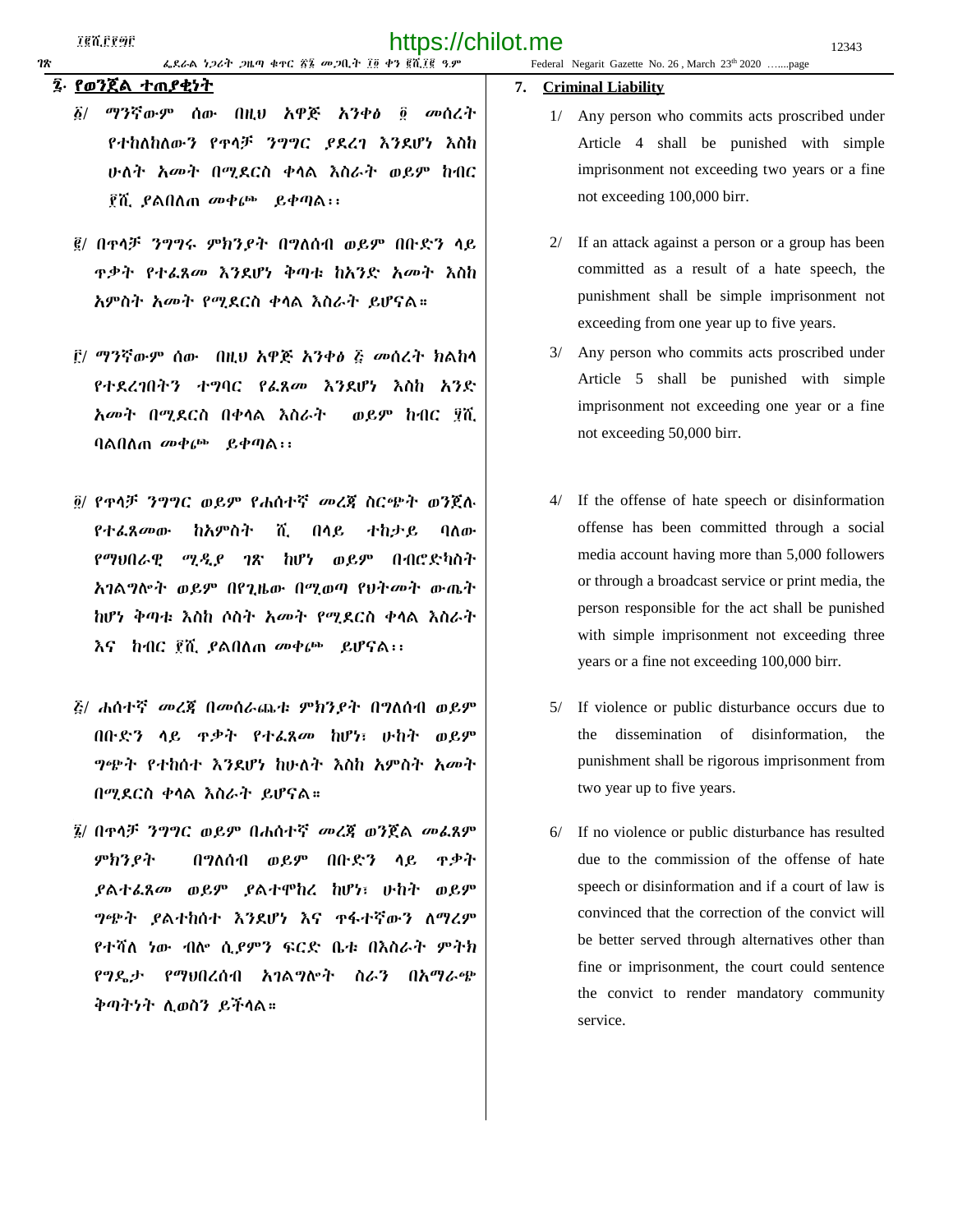# ፰. <u>የተቋማትና የአገልግሎት ሰጪዎች ኃላፊነት</u>

- ፩/ ማንኛውም የማህበራዊ ሚዲያ አገልግሎት የሚሰጥ ድርጅት የጥላቻ ንግግርና የሐሰተኛ መረጃ ስርጭትን ለመቆጣጠርና ለመግታት ጥረት ማድረግ አለበት።
- ፪/ ድርጅት የጥላቻ ንግግርን ወይም የሐሰተኛ መረጃ ስርጭትን የተመለከተ ጥቆማ ሲደርሰው በሀያ አራት ሰዓት ውስጥ ይህን መሰል መልዕክቶችን ወይም ንግግሮችን ከአግልግሎት አውታሩ ሊያስወግድ ይገባል።
- ፫/ ማንኛውም የማህበራዊ ሚዲያ አገልግሎት በዚህ አንቀጽ ንዑስ አንቀጽ (፩) እና (፪) የተንደነገገውን ግዴታውን ለመወጣት የሚያስችለው አሰራርና ፖሊሲ ሊኖረው ይገባል።
- ፬/ የኢትዮጵያ ብሮድካስት ባለስልጣን የማህበራዊ ሚዲያ አገልግሎት የሚሰጡ ድርጅቶች በዚህ አንቀጽ የተቀመጠውን ግዴታቸውን በአግባቡ መወጣታቸውን እየተከታተለ ለህዝብ ይፋ የሚሆን ሪፖርት ያዘጋጃል።
- ፭/ የኢትዮጵያ ብሮድካስት ባለስልጣን የሐሰት መረጃ ስርጭትና ጉዳትን ለመከላከል የሚረዱ የግንዛቤ ማስጨበጫ መርሐ ግብሮችን በማዘጋጀት ተግባራዊ ያደርጋል።
- ፮/ የኢትዮጵያ ሰብአዊ መብት ኮሚሽን የጥላቻ ንግግርን ለመከላከል የሚረዱ የግንዛቤ ማስጨበጫ መርሐ ግብሮችን በማዘጋጀት ተግባራዊ ያደርጋል።
- ፯/ የተቋማትና የአገልግሎት ሰጪዎች ኃላፊነትን ዝርዝር የሚደነግግ ደንብ በሚኒስትሮች ምክር ቤት ሊወጣ ይችላል።

#### **8. Duties of Institutions and Service Providers**

- 1/ Any enterprise that provides social media service should endeavor to suppress and prevent the dissemination of disinformation and hate speech through its platform.
- 2/ Social media service providers should act within twenty four hours to remove or take out of circulation disinformation or hate speech upon receiving notifications about such communication or post .
- 3/ Social media enterprises should have policies and procedures to discharge their duty under sub article (1) and (2) of this Article.
- 4/ The Ethiopian Broadcast Authority shall prepare a report which is notify to the public on social media enterprises whether they discharge their duty properly under sub this article.
- 5/ The Ethiopian Broadcast Authority shall conduct public awareness and media literacy campaigns to combat disinformation.
- 6/ The Ethiopian Human Rights Commission shall conduct public awareness campaigns to combat hate speech.
- 7/ The Council of Ministers may issue a Regulation to provide for the detail responsibilities of service providers and relevant Governmental Institutions.